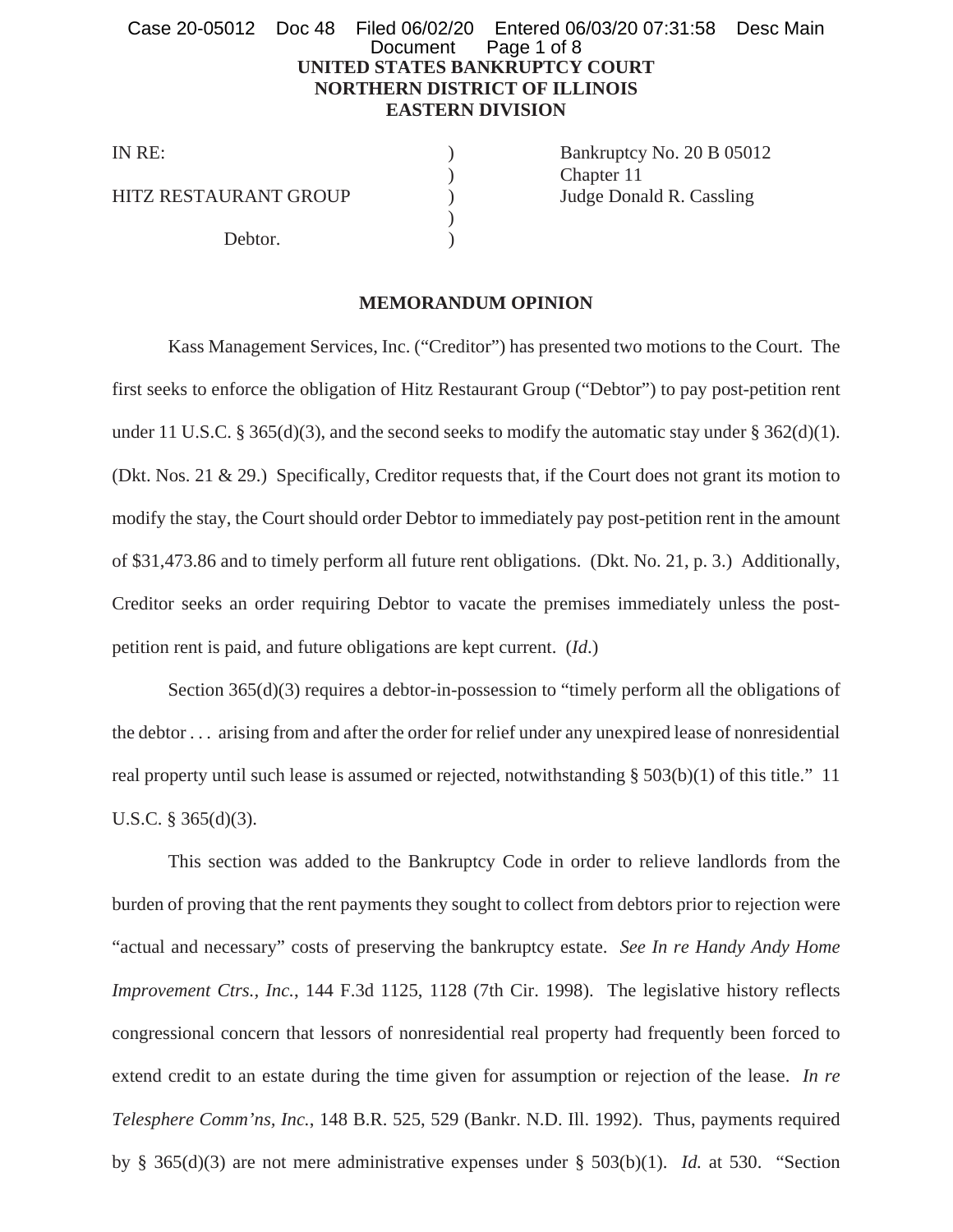365(d)(3) requiring 'timely performance' places payment of rent before the payment of administrative expenses. That is true even where the bankruptcy estate is administratively insolvent. Congress has spoken clearly." *In re C.Q., LLC*, 343 B.R. 915, 916 (Bankr. W.D. Wis. 2005). Case 20-05012 Doc 48 Filed 06/02/20 Entered 06/03/20 07:31:58 Desc Main Document Page 2 of 8

Under § 365(d)(3), the first step in determining whether an obligation arises "from or after the order for relief" is to look at the terms of the lease. *See In re Consolidated Indus. Corp.*, 234 B.R. 84, 86-87 (Bankr. N.D. Ind. 1999). Under section 2.1 of the parties' lease agreement and its accompanying exhibit labelled "Minimum Base Rent Schedule," rent is due on the first of each month. (Dkt. No. 21, Ex. Part 1, p. 9, citing Dkt. No. 21, Ex. Part 2, p. 18.) Debtor filed its Chapter 11 petition on February 24, 2020. (Dkt. No. 1.) Thus, Debtor's contractual duty to pay February 2020 rent is a pre-petition obligation; its contractual duty to pay March 2020 rent is a post-petition obligation because it arose on March 1, 2020, after the order for relief. Accordingly, § 365(d)(3) would ordinarily require full payment of the March 2020 rent and all rental payments falling due thereafter. *See In re Ha-Lo Indus. Inc.*, 342 F.3d 794, 800-01 (7th Cir. 2003).

Debtor argues that its obligation to pay any post-petition rent is excused by the lease's force majeure clause and by Creditor's failure to make necessary repairs to the leased premises. (Dkt.

No. 43.) The Court will first address Debtor's force majeure argument.

The lease's force majeure clause provides:

Landlord and Tenant shall each be excused from performing its obligations or undertakings provided in this Lease, in the event, but only so long as the performance of any of its obligations are prevented or delayed, retarded or hindered by. . . laws, governmental action or inaction, orders of government. . . . Lack of money shall not be grounds for Force Majeure.

(Dkt. No. 21, Part 2, pp. 9 & 10.)

Debtor argues that this clause was triggered on March 16, 2020, the effective date of an executive order issued by Illinois Governor J. B. Pritzker addressing the Covid-19 pandemic in Illinois. Section 1 of that executive order pertains to restaurants: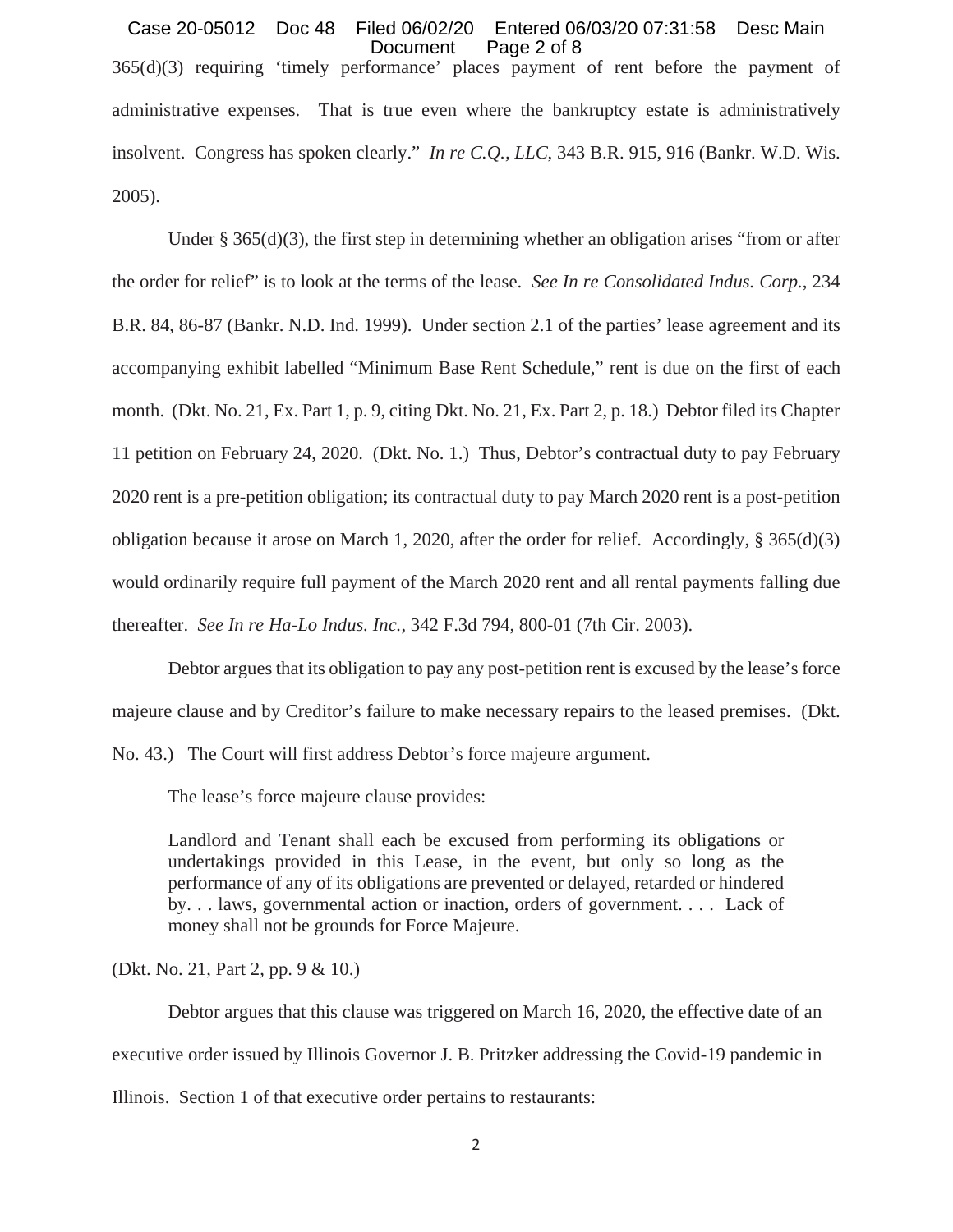## Case 20-05012 Doc 48 Filed 06/02/20 Entered 06/03/20 07:31:58 Desc Main Document Page 3 of 8

Beginning March 16, 2020 at 9 p.m. through March 30, 2020,  $\frac{1}{1}$  all businesses in the State of Illinois that offer food or beverages for on-premises consumption including restaurants, bars, grocery stores, and food halls—must suspend service for and may not permit on-premises consumption. Such businesses are permitted and encouraged to serve food and beverages so that they may be consumed offpremises, as currently permitted by law, through means such as in-house delivery, third-party delivery, drive-through, and curbside pick-up. In addition, customers may enter the premises to purchase food or beverages for carry-out However, establishments offering food or beverages for carry-out, including food trucks, must ensure that they have an environment where patrons maintain adequate social distancing.

Ill. Exec. Order 2020-7 § 1.

Because the March lease payment became fully due and payable on March 1, 2020, and Governor Pritzker's executive order did not become effective until two weeks thereafter, the lease's force majeure clause does not excuse payment of the past-due March rent. However, the Court concludes that the force majeure clause unambiguously applies, at least in part, to the rental payments which became due thereafter.

Force majeure clauses in contracts supersede the common law doctrine of impossibility.

*See Commonwealth Edison Co. v. Allied-General Nuclear Servs.*, 731 F. Supp. 850, 855 (N.D. Ill.

1990). Determining whether Governor Pritzker's executive order triggered the force majeure clause in the lease is a matter of contractual interpretation. For that, the Court turns to Illinois state law.

In Illinois, contracts are enforced according to their terms. *See Consol. Coal Co. of St. Louis v. Schneider*, 163 Ill. 393, 401 (1896). Under Illinois law, a force majeure clause will only excuse contractual performance if the triggering event cited by the nonperforming party was in fact the proximate cause of that party's nonperformance. *Northern Ill. Gas Co. v. Energy Co-op., Inc.*, 461 N.E.2d 1049, 1058 (Ill. App. Ct. 1984).

<sup>1</sup> Gov. Pritzker twice extended the duration of this section: First, to April 30, 2020 via Ill. Exec. Order 2020-18 and then again to May 29, 2020 via Ill. Exec. Order 2020-33.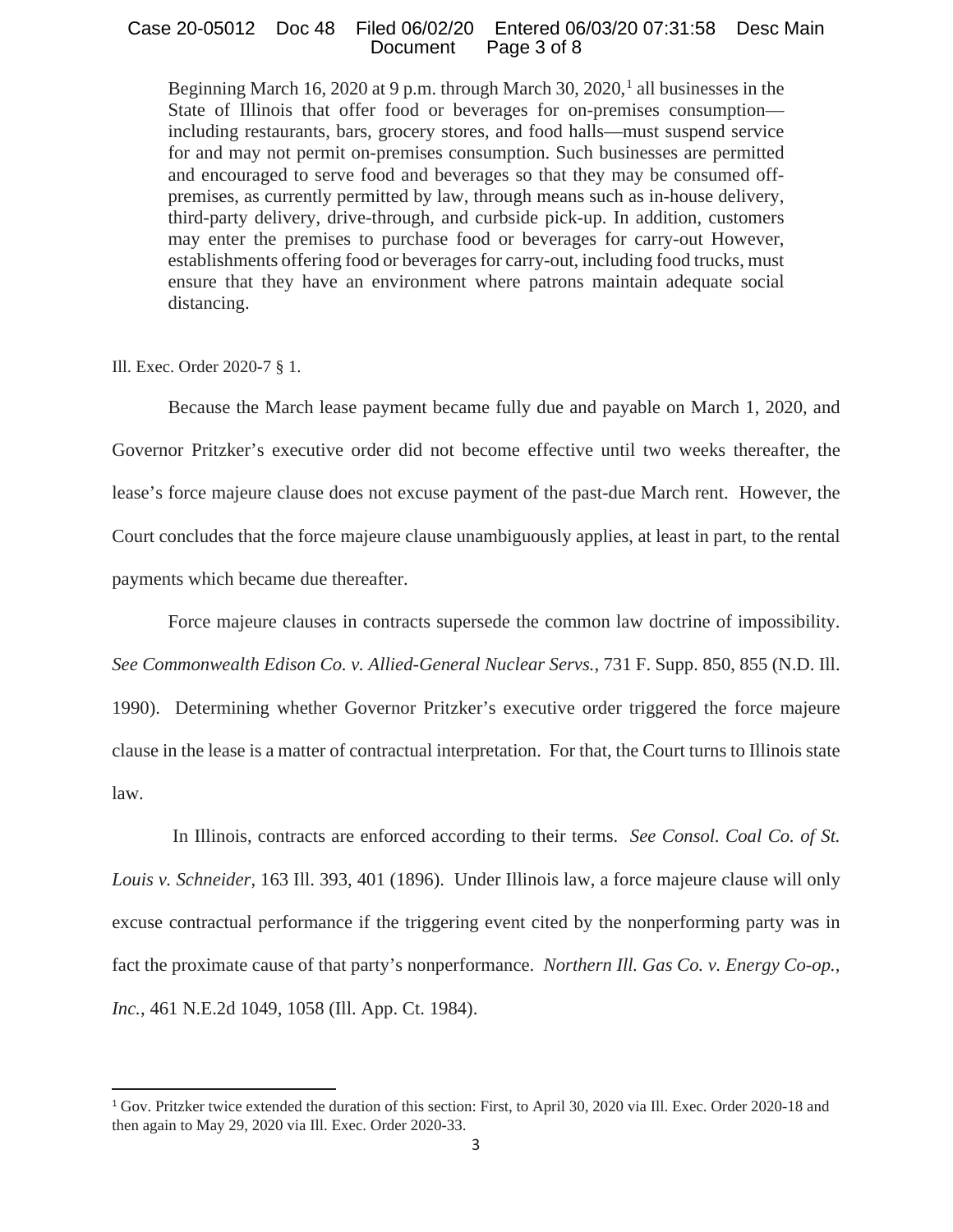### Case 20-05012 Doc 48 Filed 06/02/20 Entered 06/03/20 07:31:58 Desc Main Document Page 4 of 8

The force majeure clause in this lease was unambiguously triggered by § 1 of Governor Pritzker's executive order. First, his order unquestionably constitutes both "governmental action" and issuance of an "order" as contemplated by the language of the force majeure clause. Second, that order and its extensions unquestionably "hindered" Debtor's ability to perform by prohibiting Debtor from offering "on-premises" consumption of food and beverages. Finally, the order was unquestionably the proximate cause of Debtor's inability to pay rent, at least in part, because it prevented Debtor from operating normally and restricted its business to take-out, curbside pickup, and delivery.

As discussed later in this opinion, it is significant to the analysis of Debtor's force majeure argument that Governor Pritzker's executive order did not prohibit all restaurant operations in Illinois. Indeed, his order not only permitted, but also encouraged, restaurants to continue to perform take-out, curbside pick-up, and delivery services. However, Creditor did not address that issue. Instead, it raised three arguments why the lease's force majeure clause had no effect at all on Debtor's obligation to pay post-petition rent under § 365(d)(3). Before turning to the issue of whether a force majeure clause can partially excuse performance, the Court addresses Creditor's three arguments that the force majeure clause does not apply to this situation at all.

Creditor first argues that the force majeure clause was not triggered because Governor Pritzker's executive order did not shut down the banking system or post offices in Illinois, and Debtor therefore would have physically been able to write and send rental checks to Creditor. (Dkt. No. 45, p. 3.) This is a specious argument that is unresponsive to Debtor's arguments and one that lacks any foundation in the actual language of the force majeure clause of the lease. The Court rejects it out of hand.

Second, Creditor characterizes Debtor's failure to perform as arising merely from a "lack of money," which it argues is not grounds for force majeure according to the lease's own terms. (*Id*.) But Debtor has not argued that lack of money is the proximate cause of its failure to pay rent.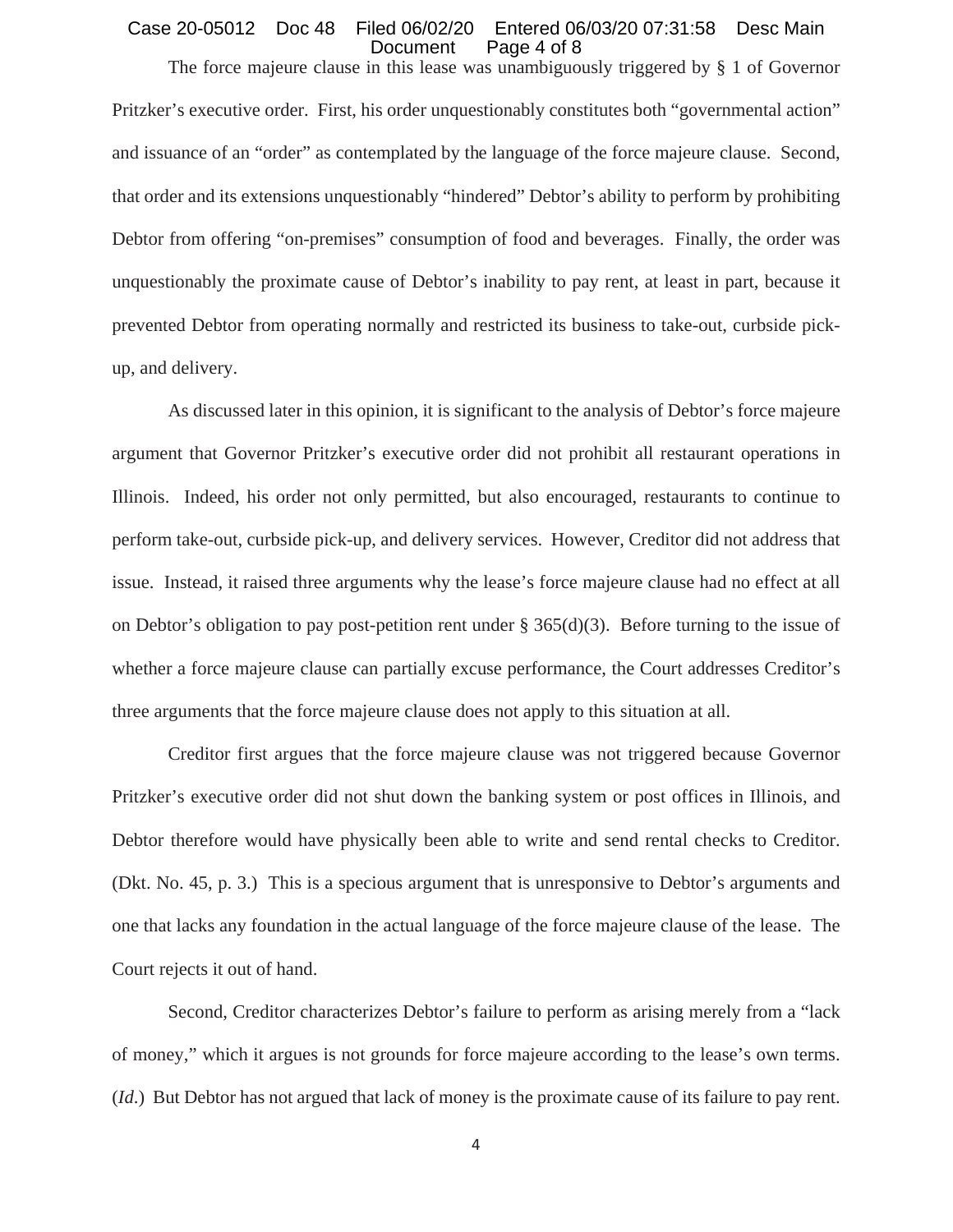# Instead, it is arguing that Governor Pritzker's executive order shutting down all "on-premises" consumption of food and beverages in Illinois restaurants is the proximate cause of its inability to generate revenue and pay rent. The Court agrees, at least in part, and rejects Creditor's argument to the contrary.<sup>2</sup> Case 20-05012 Doc 48 Filed 06/02/20 Entered 06/03/20 07:31:58 Desc Main Document Page 5 of 8

Creditor finally argues that Debtor could have obtained the money to pay the rent, despite the Governor's partial shutdown, by applying to receive a Small Business Administration loan. (*Id.* at p. 4.) Its failure to apply for such a loan prevents it from seeking to enforce the force majeure clause. (*Id*.) But Creditor has not cited any language from the lease or any case-law authority to support this argument. Nor does it acknowledge or address the plain language of the force majeure clause in the lease. As previously discussed, that clause is triggered by "governmental action" and governmental "orders." Nothing in that clause requires the party adversely affected by governmental action or orders to borrow money to counteract their effects.

The Court therefore rejects Creditor's three arguments and concludes that the force majeure clause partially excuses Debtor's obligation to pay rent for April, May, and June 2020. Nevertheless, Debtor is not off the hook entirely. Governor Pritzker's executive order did not prohibit Debtor from performing carry-out, curbside pick-up, and delivery services. Instead, it encouraged Debtor and other Illinois restaurants to perform those services. It follows that, to the extent that Debtor could have continued to perform those services, its obligation to pay rent is not excused by the force majeure clause. The Court therefore holds that Debtor's obligation to pay rent is reduced in proportion to its reduced ability to generate revenue due to the executive order.

<sup>&</sup>lt;sup>2</sup> To the extent that there is a conflict between the lease's general provision that "lack of money" does not trigger the force majeure clause, while the lease's more specific provision that a "governmental action" or "orders of government" does, the Court concludes that the "governmental action" or "orders of government" provision must prevail. In interpreting an Illinois contract, when there is a conflict between a clause of general application and a clause of specific application, the more specific clause prevails. "[T]he more specific provision of a contract governs where it arguably conflicts with a more general provision." *Aeroground, Inc. v. CenterPoint Props. Trust*, 738 F.3d 810, 816 (7th Cir. 2013) (citing *Grevas v. U.S. Fidelity and Guar. Co.*, 152 Ill.2d 407, 411 (1992)). In this case, a lessee's lack of money could arise from any number of events, including but not limited to the effect of governmental action or orders. By contrast, the Debtor's failure to pay post-petition rent is the direct and proximate result, at least in part, of Governor Pritzker's executive order.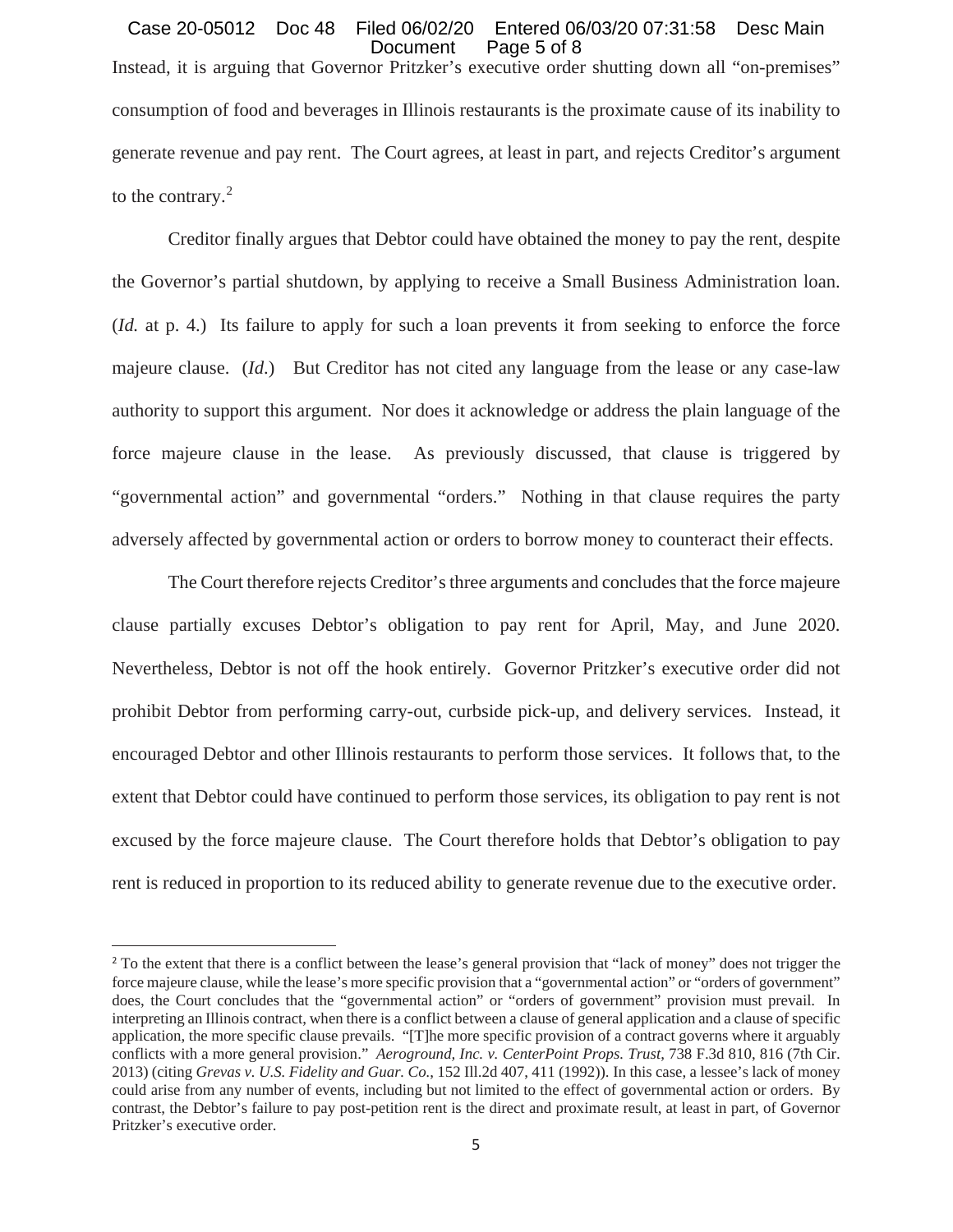# Case 20-05012 Doc 48 Filed 06/02/20 Entered 06/03/20 07:31:58 Desc Main Document Page 6 of 8

Neither party offered much assistance to the Court in determining the amount of the rent reduction caused by the force majeure clause. Creditor did not address the issue at all, and Debtor offered only its estimation that 75 percent of the square footage of the restaurant, consisting of its dining room and bar, was rendered unusable by Governor Pritzker's executive order. Debtor concedes, however, that the remaining 25 percent of the restaurant's square footage, consisting of the restaurant's kitchen, could have been used for carry-out, curbside pick-up, and delivery purposes. (Dkt. No. 43, p. 5.) Although the Court has not yet conducted an evidentiary hearing to determine the final amount of rent due under the lease during the pendency of Governor Pritzker's executive order, the Court preliminarily interprets Debtor's estimation as an admission that it owes at least 25 percent of the rental payments for April, May, and June 2020. Monthly rental payments due thereafter are likely to increase as the government's shut-down restrictions are gradually lifted.<sup>3</sup> Therefore, the Court concludes that Debtor still owes at least 25 percent of the rent amount to Creditor under § 365(d)(3), even after application of the force majeure clause.

<sup>3</sup> On May 5, 2020, Governor Pritzker unveiled "Restore Illinois," a five-phase plan for "reopening" Illinois. (RESTORE ILLINOIS: A PUBLIC HEALTH APPROACH TO SAFELY REOPEN OUR STATE, May 5, 2020, .pdf available at http://www.coronavirus.illinois.gov.) The five-phase plan calls for incrementally relaxed restrictions by region (northeast, north-central, central, and southern Illinois) for commerce, healthcare, and social gatherings based on criteria that measures Covid-19's prevalence. Illinois is currently in phase three of five, which requires restaurants to observe the same restrictions as those in Executive Order 2020-7, except that Governor Pritzker amended phase 3 to allow restaurants to provide outdoor dine-in service. (*Restaurants Can Open With Outdoor Seating in Phase 3 of Illinois' Reopening: Pritzker*, NBC CHICAGO (May 20, 2020, updated at 10:32 PM), https://www.nbcchicago.com/news/local/restaurants-can-open-with-outdoor-seating-in-phase-3-of-illinoisreopening-pritzker/2275370/). Phase four permits restaurants to resume on-site service and consumption, both indoor and outdoor, but at limited capacity. Finally, phase five allows all restaurants to resume regular service with no restrictions.

However, Chicago Mayor Lori Lightfoot did not allow Chicago to join the rest of the Northeast region as it moved to phase 3 on May 29, 2020. (*Chicago Announces Guidelines for Businesses to Reopen in Phase* 3, NBC CHICAGO (May 26, 2020, updated at 5:09 PM), https://www.nbcchicago.com/news/local/chicago-announces-guidelines-forbusinesses-to-reopen-in-phase-3/2278309/.) Mayor Lightfoot has set out her own timetable instead. (SARAH SCHULTE & MICHELLE GALLARDO, *Coronavirus Chicago: Mayor Lori Lightfoot Releases Phase 3 Reopening Guidelines for Specific Industries*, ABC 7 CHICAGO, (May 27, 2020, 5:39 PM), https://abc7chicago.com/business/lightfoot-releases-phase-3-reopening-guidelines-for-specific-industries/6214744/.) Chicago will enter Phase 3 of Mayor Lightfoot's reopening plan on Wednesday, June 3, 2020, which allows restaurants to have outdoor dining, but with limited capacity. (*Chicago Will Enter Phase 3 of Reopening Wednesday As Planned, Lightfoot Says*, NBCCHICAGO (June 2, 2020, updated at 11:34 AM, https://www.nbcchicago.com/news/local/chicagowill-enter-phase-3-of-reopening-as-planned-lightfoot-says/2282601/.)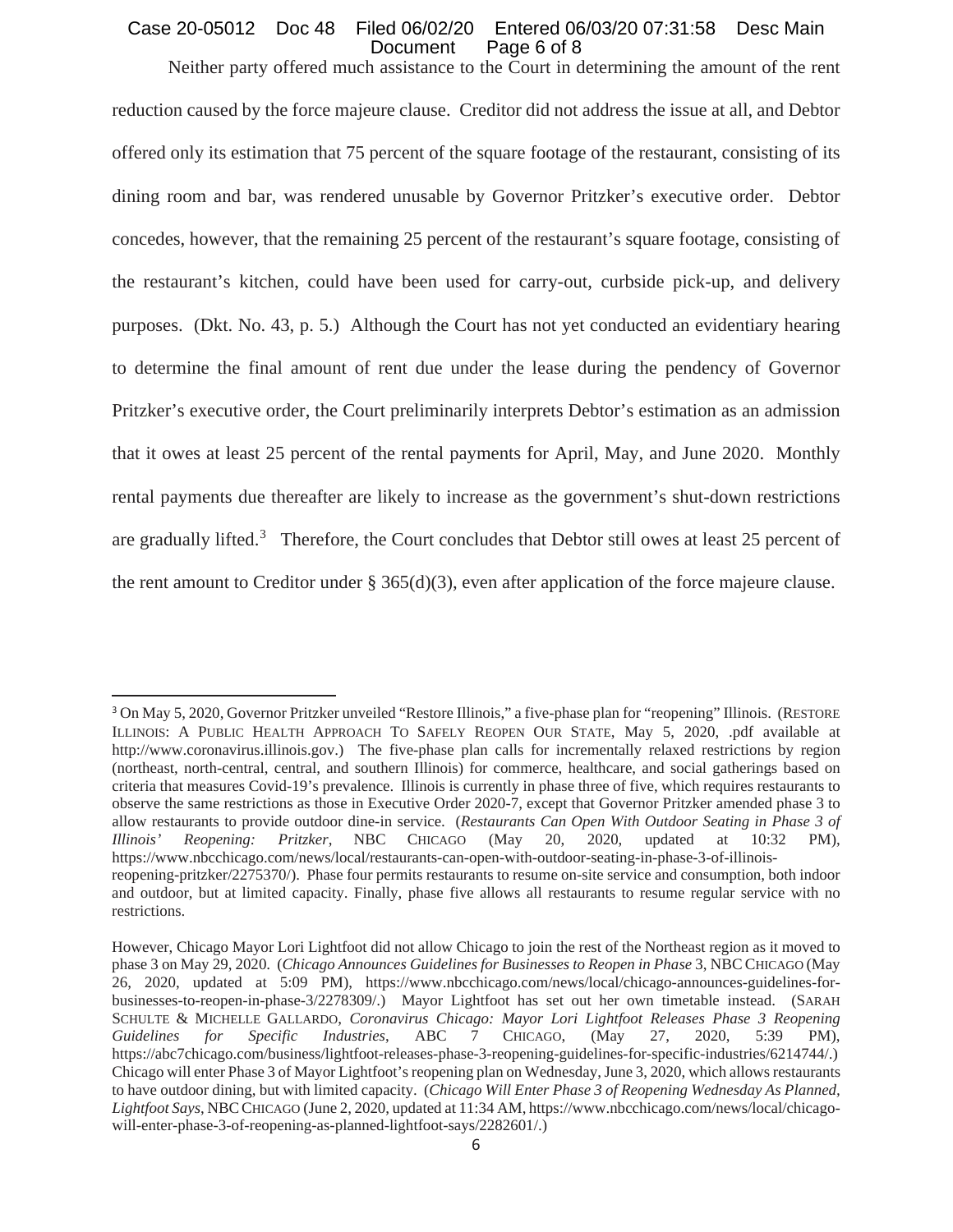### Case 20-05012 Doc 48 Filed 06/02/20 Entered 06/03/20 07:31:58 Desc Main Document Page 7 of 8

The Court next addresses Debtor's argument that it is excused from paying rent due to Creditor's alleged failure to make necessary repairs to the restaurant's HVAC system. The Court rejects that argument because it is one that should be raised in state court, not here. In this Circuit, lift-stay motions are intended to be summary proceedings, not full-fledged trials to determine noncore issues of state law. *In re Vitreous Steel Prods. Co.*, 911 F.2d 1223, 1232 (7th Cir. 1990) ("Many cases hold that the issues considered at a § 362 hearing are limited strictly to adequacy of protection, equity, and necessity to an effective reorganization." (citations omitted)). The legislative history supports this conclusion:

At the expedited hearing under subsection (e), and at all hearings on relief from the stay, the only issue will be the claim of the creditor and the lack of adequate protection or existence of other cause for relief from the stay. This hearing will not be the appropriate time at which to bring in other issues, such as counterclaims against the creditor on largely unrelated matters. Those counterclaims are not to be handled in the summary fashion that the preliminary hearing under this provision will be.

*Id.* (citing H.R. Rep. No. 595, 95th Cong., 1st Sess. 344 (1977), U.S. Code Cong. & Admin. News, 1978, pp. 5787, 6300).

But what is appropriate for the Court to address is the question of whether Debtor has adequately protected Creditor's interests. In line with the Court's previous conclusions, it follows that Debtor so far has failed to do so because it has failed to pay any post-petition rent at all. However, because this opinion offers the parties their first look at the Court's analysis of Debtor's post-petition rental obligations, the Court will give Debtor a limited amount of time to make those payments.

Specifically, the Court sets a deadline of June 16, 2020, for Debtor to pay the full rent amount for March 2020. Under the terms of the lease, the rental payment due for March is \$10,561.25, plus common area maintenance fees and real estate taxes for March 2020. (Dkt. No. 21, Part 2, p. 18.) By the same deadline, Debtor must pay \$2,640.31 per month (25 percent of the base rent Debtor currently owes each month) for the months of April, May, and June 2020, plus 25 percent of both the common area maintenance fees and real estate taxes for those months. (*Id*.)